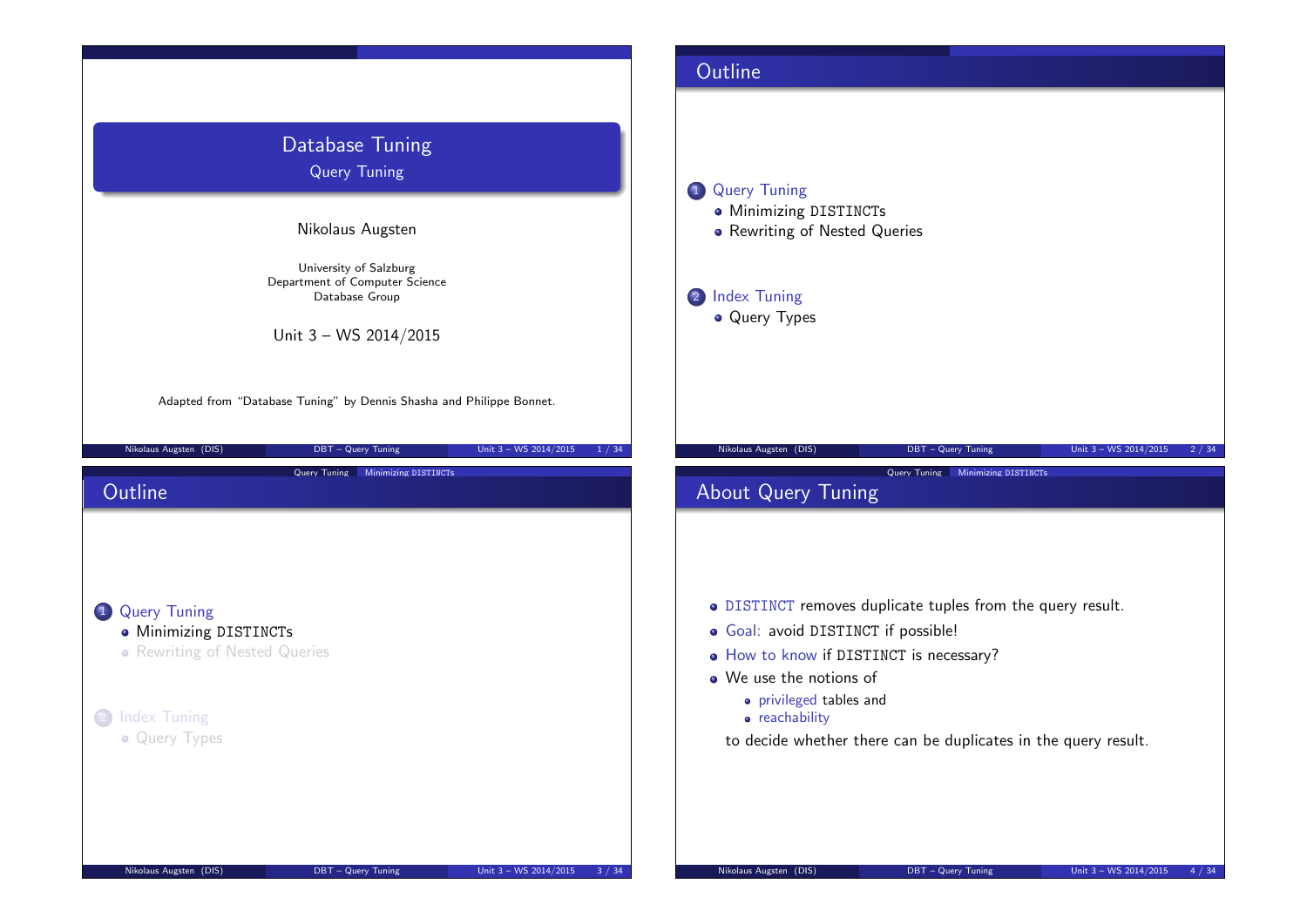## Query Tuning Minimizing DISTINCTs Privileged Tables Privileged table: Attributes returned by SELECT clause contain a key. Example: Get the social security numbers of all employees that work in a technical department. SELECT ssnum FROM Employee, Techdept WHERE Employee.dept = Techdept.dept Employee is a privileged table: • the SELECT clause projects the attribute ssnum ssnum is a key of Employee Nikolaus Augsten (DIS) DBT – Query Tuning Unit 3 – WS 2014/2015 5 / 34 Query Tuning Minimizing DISTINCT Reachability  $\bullet$  R and S are tables  $\bullet$  R reaches S if  $\bullet$  R and S are joined on equality and  $\bullet$  the join attribute in R is a key of R  $\bullet$  Intuition: A tuple from S is joined to at most one tuple from R. • Reachability is transitive: if  $A$  reaches  $B$  and  $B$  reaches  $C$  then  $A$ reaches C. Nikolaus Augsten (DIS) DBT – Query Tuning Unit 3 – WS 2014/2015 6 / 34 Query Tuning Minimizing DISTINCTs Reachability – Example Previous Example: Get the social security numbers of all employees that work in a technical department. SELECT ssnum FROM Employee, Techdept WHERE Employee.dept = Techdept.dept Techdept reaches Employee: • Techdept and Employee are joined on equality dept is a key of Techdept Query Tuning Minimizing DISTINCTs No-Duplicate Guarantee A query returns no duplicates if the following conditions hold: Every attribute in the SELECT clause is from a privileged table. Every unprivileged table reaches at least one privileged one.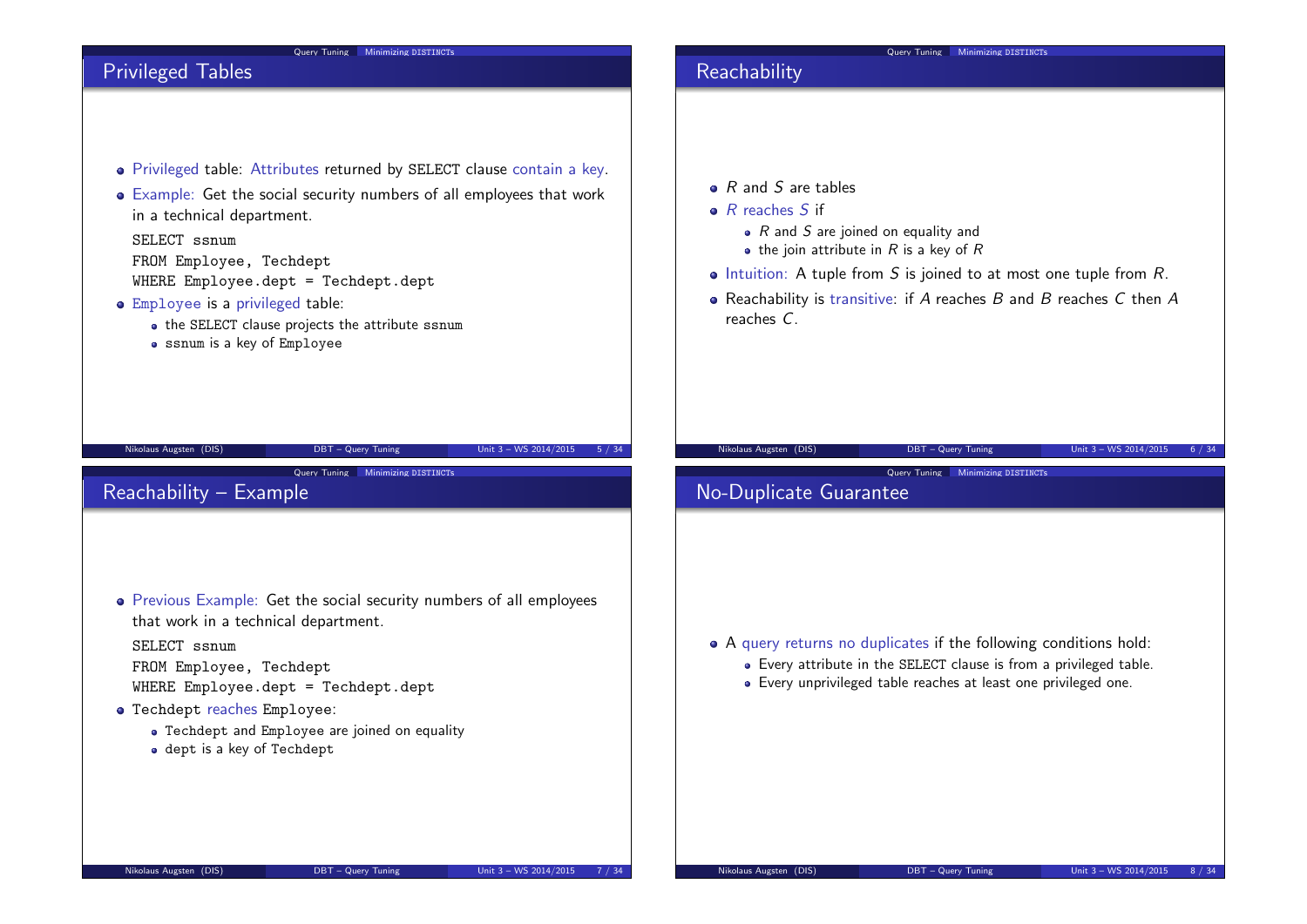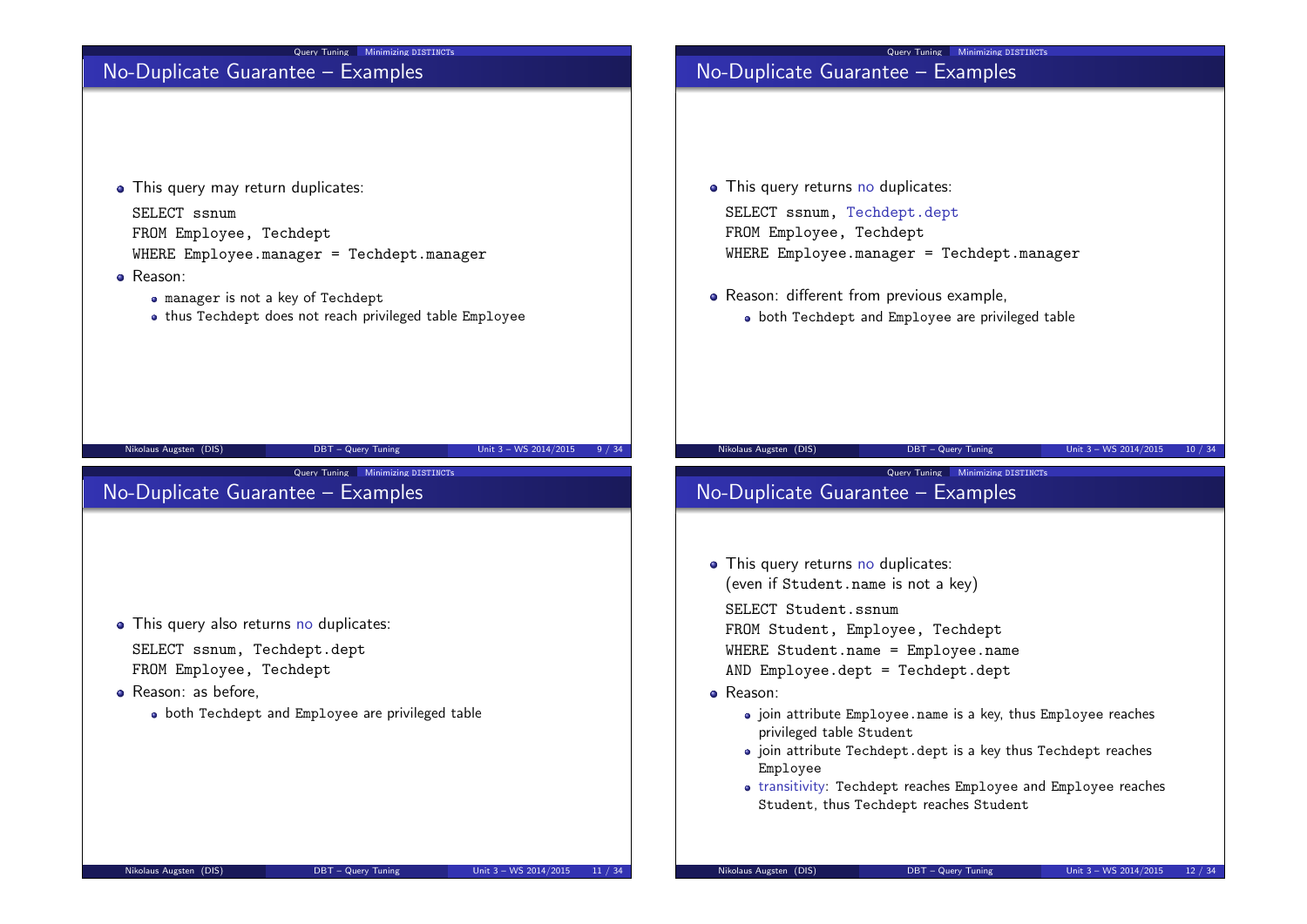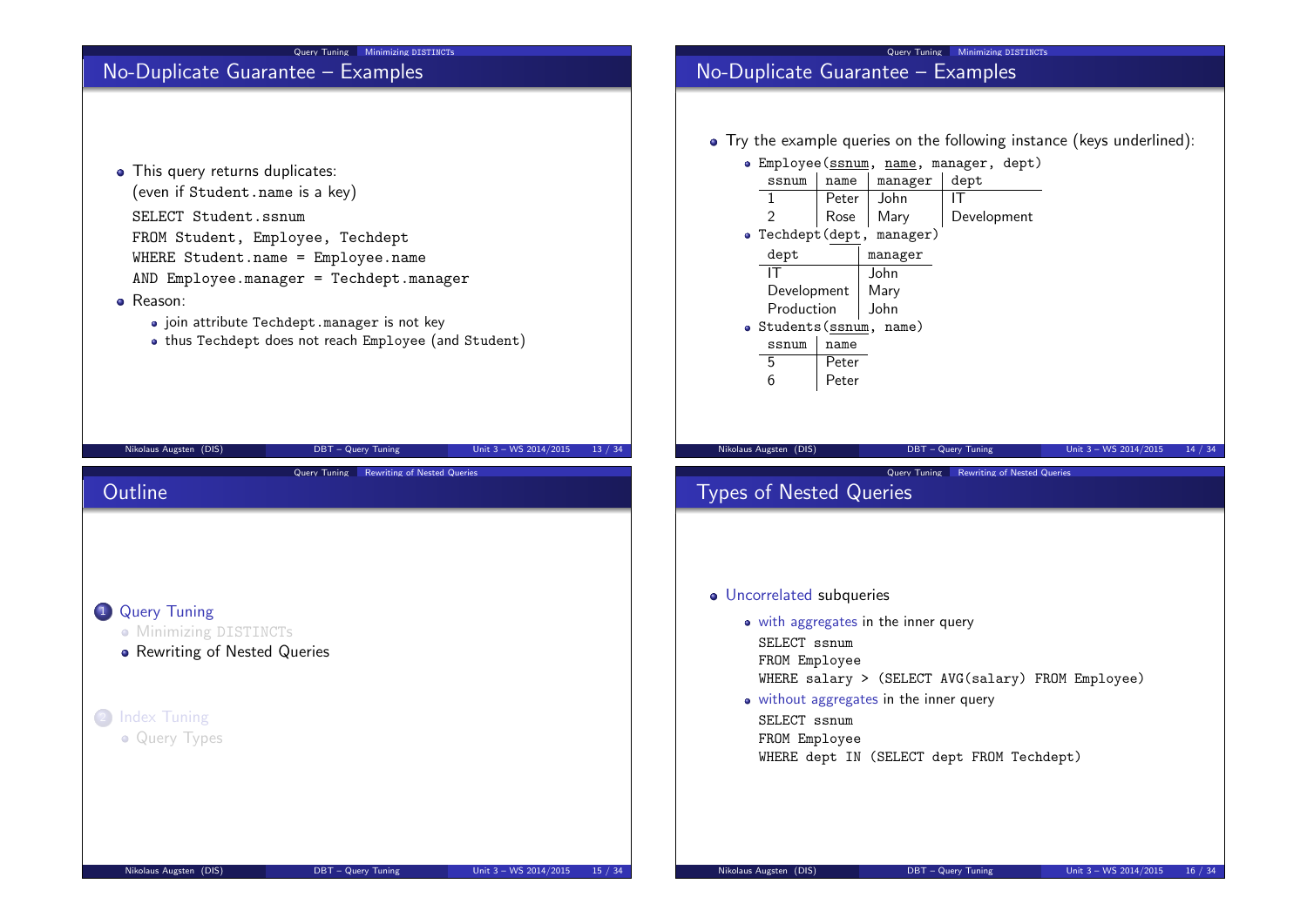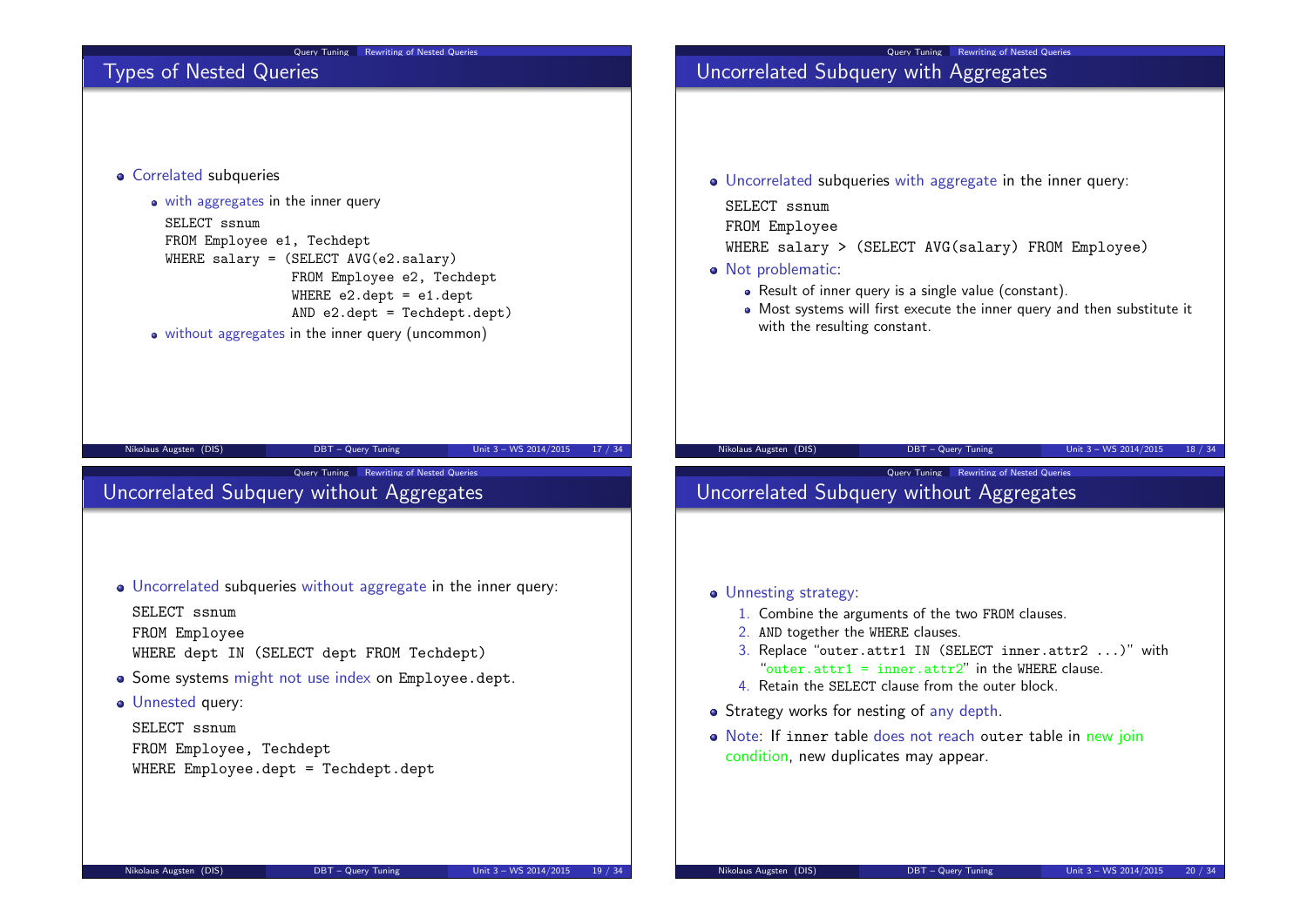## Duplicates in Unnested Queries – Examples

### • Nested query:

SELECT AVG(salary) FROM Employee WHERE dept IN (SELECT dept FROM Techdept)

Unnested query:

SELECT AVG(salary) FROM Employee, Techdept WHERE Employee.dept = Techdept.dept

## • Unnesting is correct:

Techdept reaches Employee, thus no duplicates are introduced

Query Tuning Rewriting of Nested Queries

• each salary appears once in average

#### Nikolaus Augsten (DIS) DBT – Query Tuning Unit 3 – WS 2014/2015 21 / 34

Query Tuning Rewriting of Nested Queries

## Duplicates in Unnested Queries – Examples

• Solutions for following query? SELECT AVG(salary)

FROM Employee

WHERE manager IN (SELECT manager FROM Techdept)

A) Derived table:

SELECT AVG(salary) FROM Employee, (SELECT DISTINCT manager FROM Techdept) AS T WHERE Employee.manager =  $T$ .manager

B) Temporary table:

SELECT DISTINCT manager INTO Temp FROM Techdept

SELECT AVG(salary) FROM Employee, Temp WHERE Employee.manager = Temp.manager

# Duplicates in Unnested Queries – Examples

• Nested query:

SELECT AVG(salary) FROM Employee WHERE manager IN (SELECT manager FROM Techdept)

Unnested query:

SELECT AVG(salary) FROM Employee, Techdept WHERE Employee.manager = Techdept.manager

- Unnesting is not correct:
	- Techdept does not reach Employee, thus duplicates possible
	- some salaries might appears multiple times in the average
- Note: Duplicates do not matter for aggregates like MIN and MAX.

Query Tuning Rewriting of Nested Queries

#### Nikolaus Augsten (DIS) DBT – Query Tuning Unit 3 – WS 2014/2015 22 / 34

Correlated Subqueries with Aggregates

## Correlated subquery with aggregates in the inner query:

SELECT ssnum

FROM Employee e1, Techdept

WHERE salary =  $(SELECT AVG(e2.salary))$ FROM Employee e2, Techdept WHERE  $e2.dept = e1.dept$ 

AND e2.dept = Techdept.dept)

• Inefficient in many systems.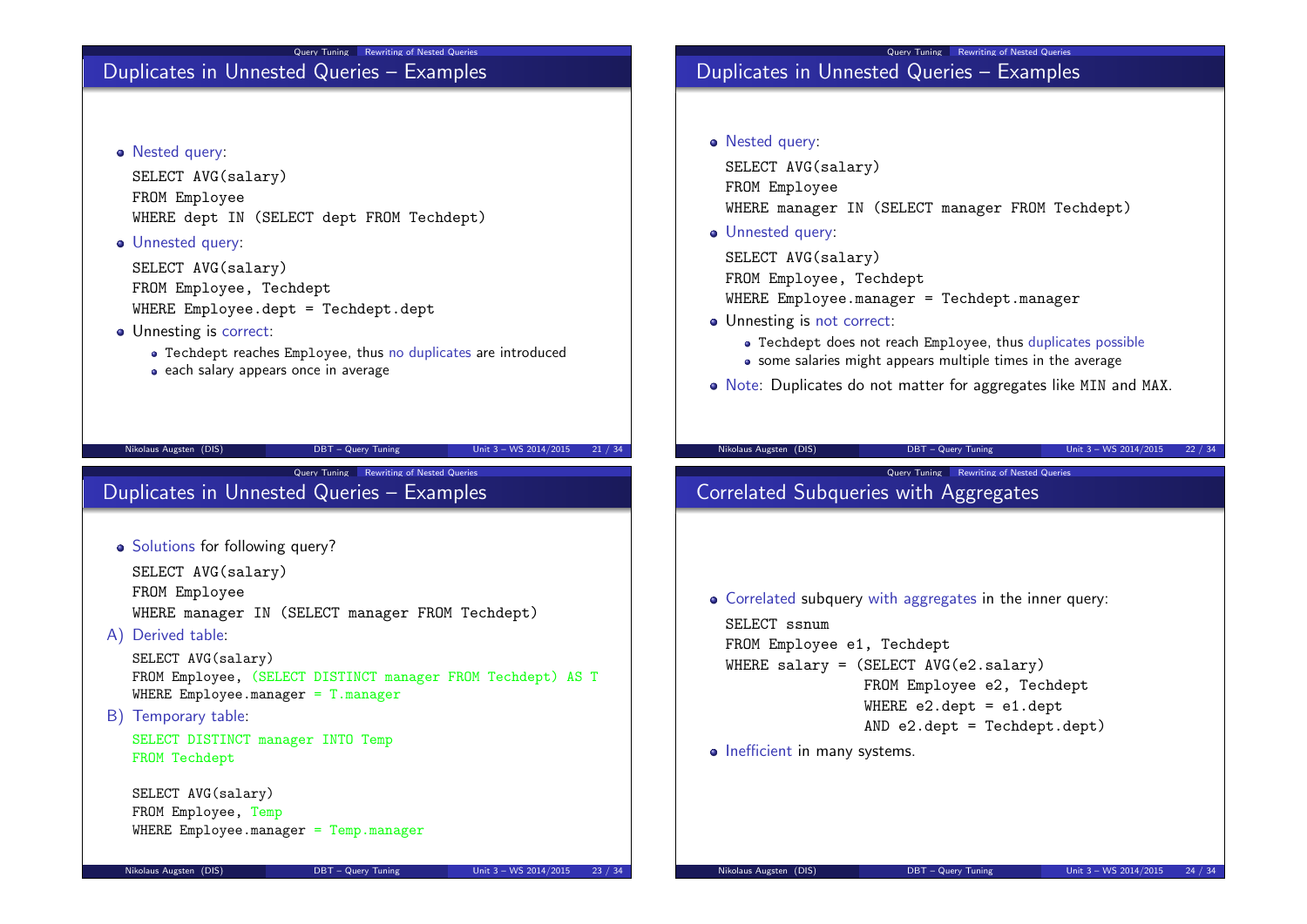#### Query Tuning Rewriting of Nested Queries

## Strategy for Rewriting Query

```
SELECT ssnum
FROM Employee e1, Techdept
WHERE salary = (SELECT AVG(e2.salary)
                 FROM Employee e2, Techdept
                 WHERE e2.dept = e1.deptAND e2.dept = Techdept.dept)
1. Create temporary table:
     GROUP BY on correlated attribute of inner query (must be equality!).
     Use uncorrelated qualifications of inner query for WHERE clause.
   SELECT AVG(salary) as avsalary, Employee.dept INTO Temp
   FROM Employee e2, Techdept
   WHERE e2.dept = Techdepth.deptGROUP BY e2.dept
   Nikolaus Augsten (DIS) DBT – Query Tuning Unit 3 – WS 2014/2015 25 / 34
                                                                                   SELECT ssnum
                                                                                   FROM Employee e1, Techdept
                                                                                   WHERE salary = (SELECT AVG (e2.salary) \dots WHERE e2.dept = e1.dept \dots)SELECT AVG(salary) as avsalary, Employee.dept INTO Temp
                                                                                   FROM Employee, Techdept
                                                                                   WHERE Employee.dept = Techdept.dept
                                                                                   GROUP BY Employee.dept
                                                                                   2. Join temporary table with outer query:
                                                                                         Condition on the grouped attribute replaces correlation condition.
                                                                                         • Depending attribute of grouping replaces subquery.
                                                                                         All other qualifications of outer query remain (none in example).
                                                                                      SELECT ssnum
                                                                                      FROM Employee e1, Temp
                                                                                      WHERE salary = avsalary
                                                                                      AND e1.dept = Temp.dept;Nikolaus Augsten (DIS) DBT – Query Tuning Unit 3 – WS 2014/2015 26 / 34
                           Query Tuning Rewriting of Nested Queries
The Count Bug
  Correlated subquery with COUNT aggregate in the inner query:
    SELECT ssnum
    FROM Employee e1, Techdept
     WHERE numfriends = COUNT(SELECT e2.ssnum
                           FROM Employee e2, Techdept
                            WHERE e2.dept = e1.deptAND e2.dept = Techdept.dept)
  • Rewrite with temporary table:
    SELECT COUNT(ssnum) as numcolleagues, Employee.dept INTO Temp
    FROM Employee, Techdept
    WHERE Employee.dept = Techdept.dept
    GROUP BY Employee.dept
    SELECT ssnum
    FROM Employee, Temp
    WHERE numfriends = numcolleagues
    AND Employee.dept = Temp.dept;
   • What is going wrong?
   Nikolaus Augsten (DIS) DBT – Query Tuning Unit 3 – WS 2014/2015 27 / 34
                                                                                                               Query Tuning Rewriting of Nested Queries
                                                                                    The Count Bug
                                                                                      Consider for example an employee Jane:
                                                                                           Jane is not in a technical department (Techdept).
                                                                                          Jane has no friends (Employee.numfriends = 0)
                                                                                      Original (nested) query:
                                                                                           • since Jane is not in a technical department, inner query is empty
                                                                                          \bullet but COUNT(\emptyset)=0, thus Jane is in the result set!
                                                                                      • Rewritten query with temporary table:
                                                                                          Jane not in a technical department and does not survive the join
                                                                                           • thus Jane is not in the result set
                                                                                       Nikolaus Augsten (DIS) DBT – Query Tuning Unit 3 – WS 2014/2015 28 / 34
```
Query Tuning Rewriting of Nested Querie

Strategy for Rewriting Query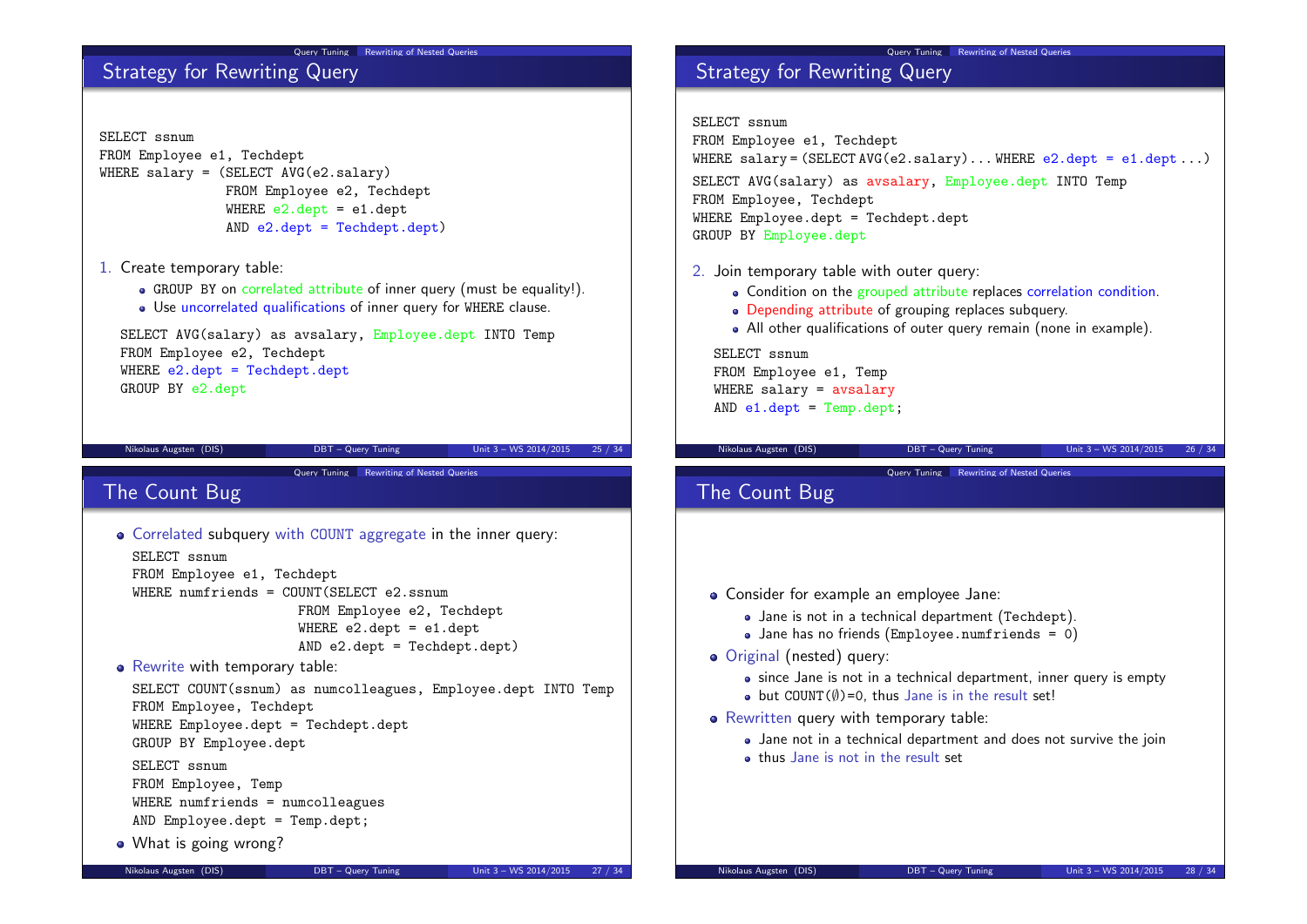